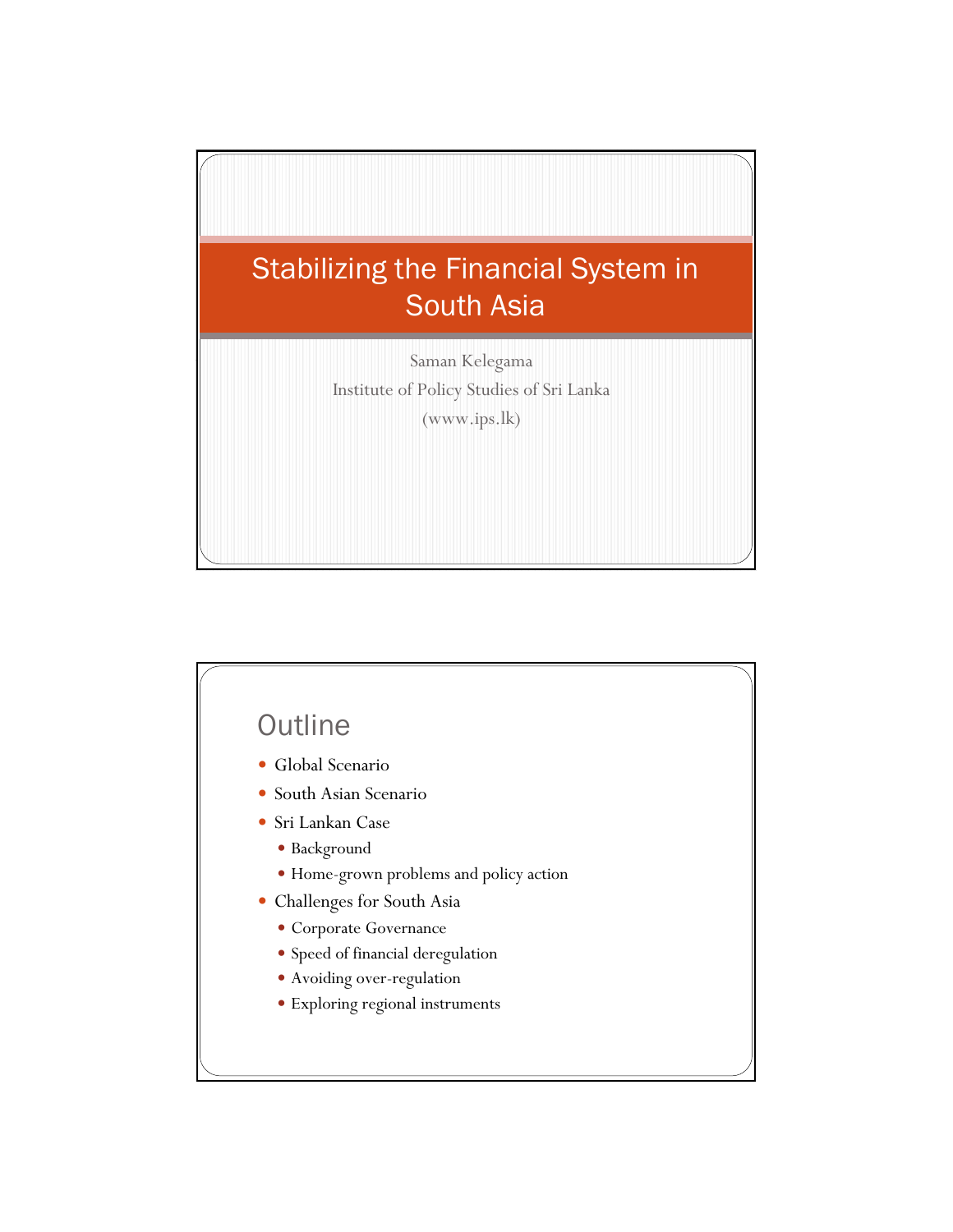

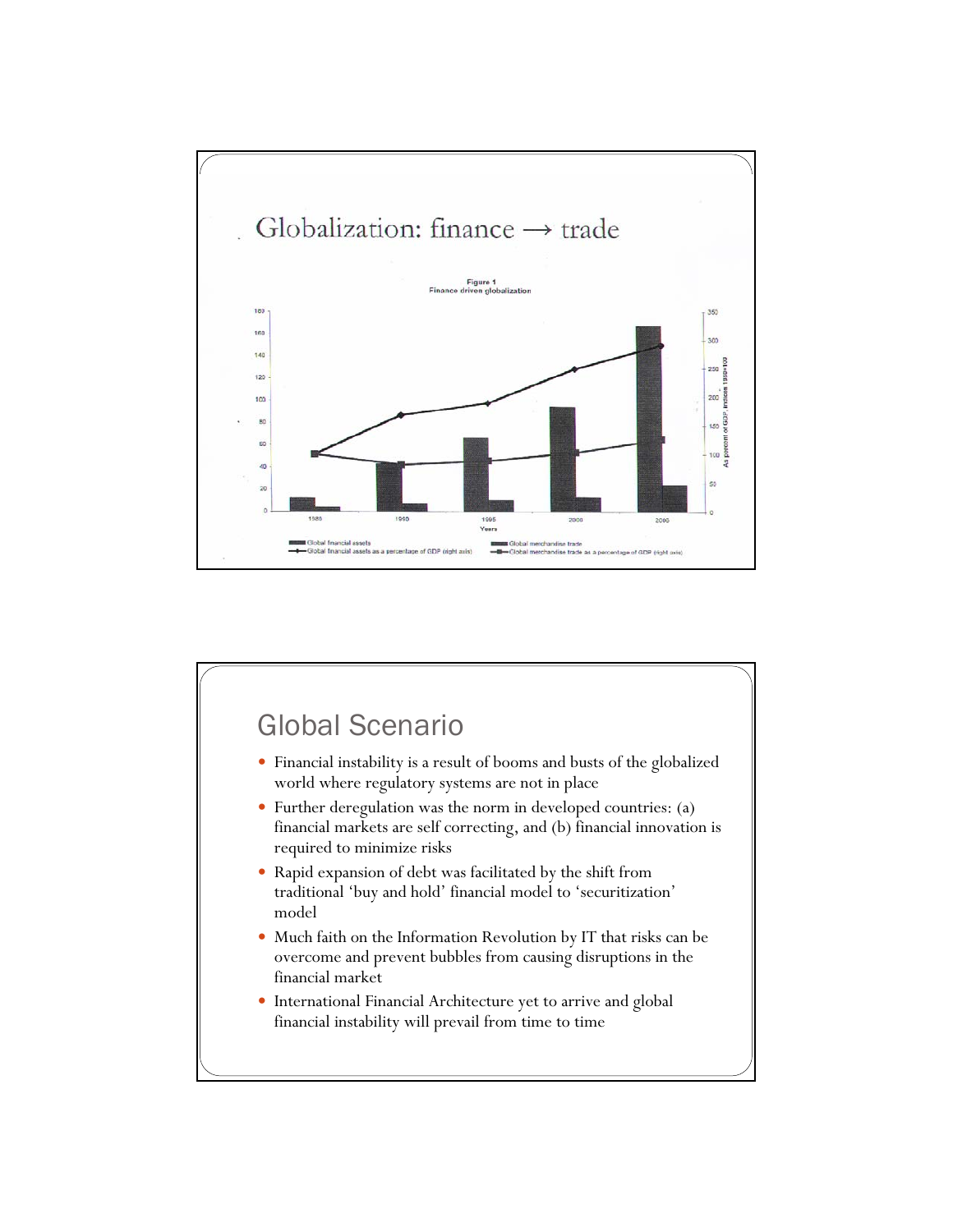# South Asian (SA) Scenario

- Not exposed to 'toxic assets' due to limited financial liberalization. Capital account of the balance of payments (BoP) hardly liberalized in most SA countries
- Mainly impacted by the global financial cisis through the trade channel than the financial channel
- Response to the crisis mainly through monetary policy and structural adjustment by most SA countries, some had room to pursue a fiscal stimulus to overcome the crisis

# Sri Lankan Scenario

- Not exposed to 'toxic assets' but due to partial opening of the capital account of the BoP (10% foreign investment allowed in Treasury Bills and Bonds), there was capital outflows amounting to US \$ 430 mn during September-December 2008, contributing to the foreign exchange reserve erosion
- Domestic financial sector is not sophisticated, it is at early stages of development and due to regulatory failures, SL faced a home-grown financial problem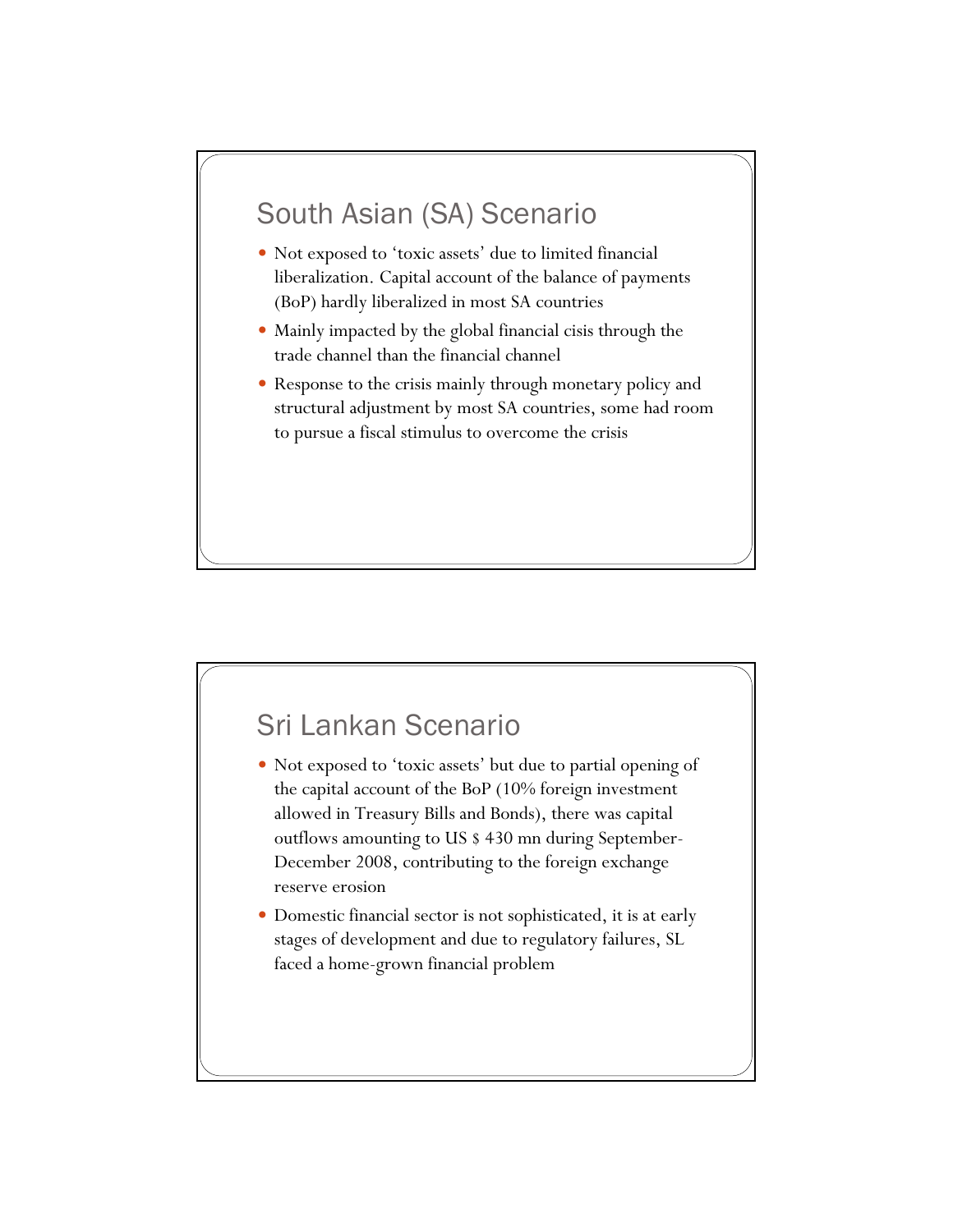### Current Status of the Financial System

- Banking system dominates the financial system  $-13\%$  of financial assets controlled by the Central Bank, 58% by other commercial banks
- Venture capital, unit trusts, etc. are negligible in terms of controlling financial assets
- The bond market is dominated by debt securities of the government; the corporate bond market is relatively underdeveloped, with the corporate sector relying on bank credit
- Securitization remains at the early stages of development
- Contractual savings (including insurance and provident and trust funds) account for 21% of total financial assets
- There are some 2000 unauthorized Finance Companies (FCs) in operation in the country

# Recent Instability • SL financial structure is governed by several pieces of legislation: Banking Act, Securities and Exchange Commission Act, Insurance Act, etc. They are sound in paper, but there are challenges when it comes to enforcement and there are legal loopholes • Home-grown problems of the financial sector (Pramuka Bank, Sakvithi FC, Golden Key FC, Danduwan FC, Seylan Bank, etc.)were due to a regulatory failure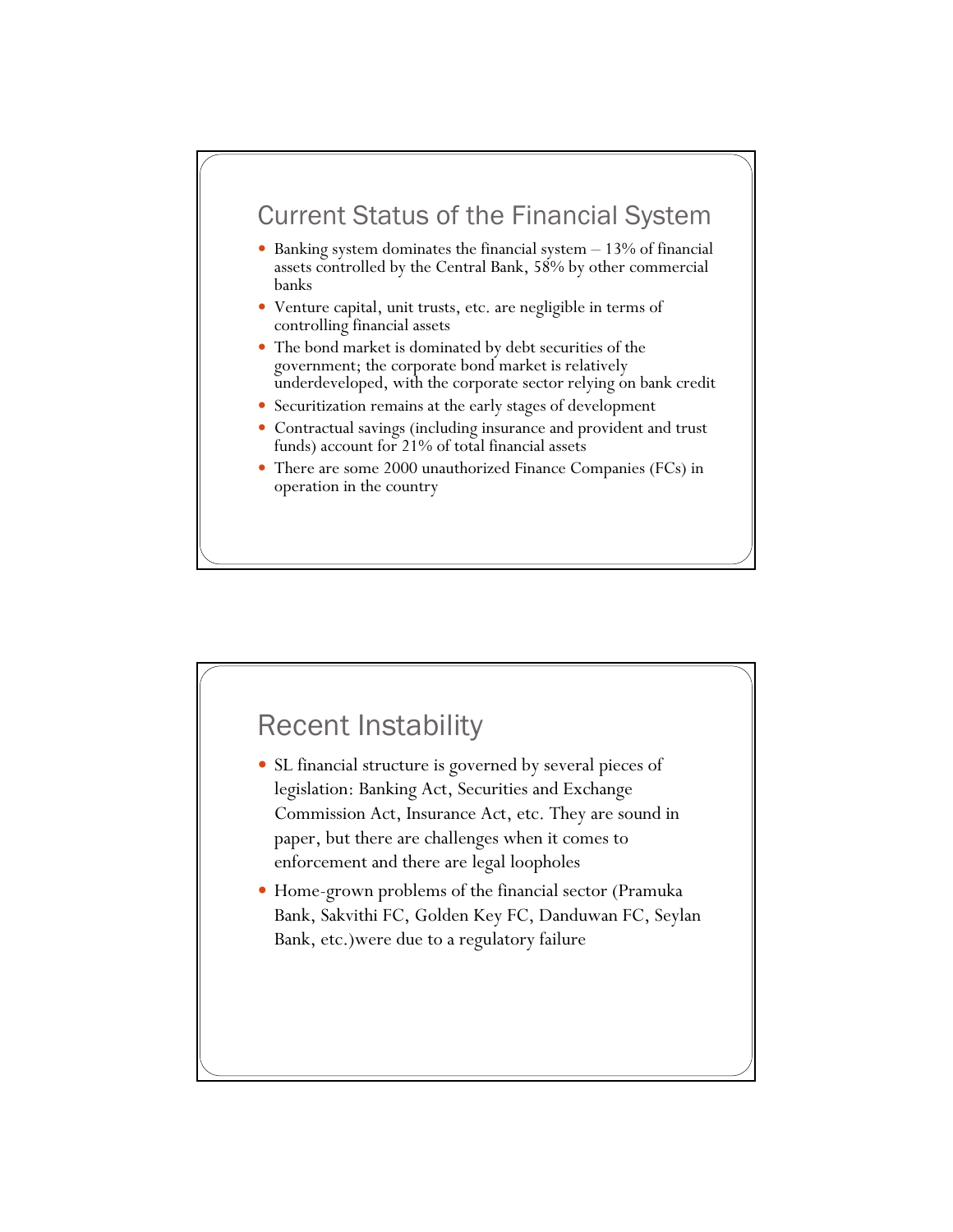### Response

- Central Bank of SL put into operation a number of prudential measures to face the situation (e.g., rapid appointment of Bank of Ceylon as the managing agent of Seylan Bank (Dec. 2008), special support package to assist FCs (Feb. 2009), issuing notices to the public on unregulated FCs, etc)
- There were voluntary codes of corporate governance put into effect by the Securities and Exchange Commission and Institute of Chartered Accountants of Sri Lanka in 2002 and the Colombo Stock Exchange for listed companies in 2007. Few companies adopted the standards due to the voluntary nature

#### **Outcome**

- GKCC -- many depositors lost their savings, workers lost their jobs. FCs related to the Ceylinco conglomerate (Shriram, F&G, etc.) also showing signs of collapse and the outcome will be somewhat similar
- Commercial Bank lending to FCs reduced, deposits in better performing FCs reduced, withdrawals from other FCs increased, etc.
- Property market was affected, construction sector suffered, etc.
- All this contributed to the financial instability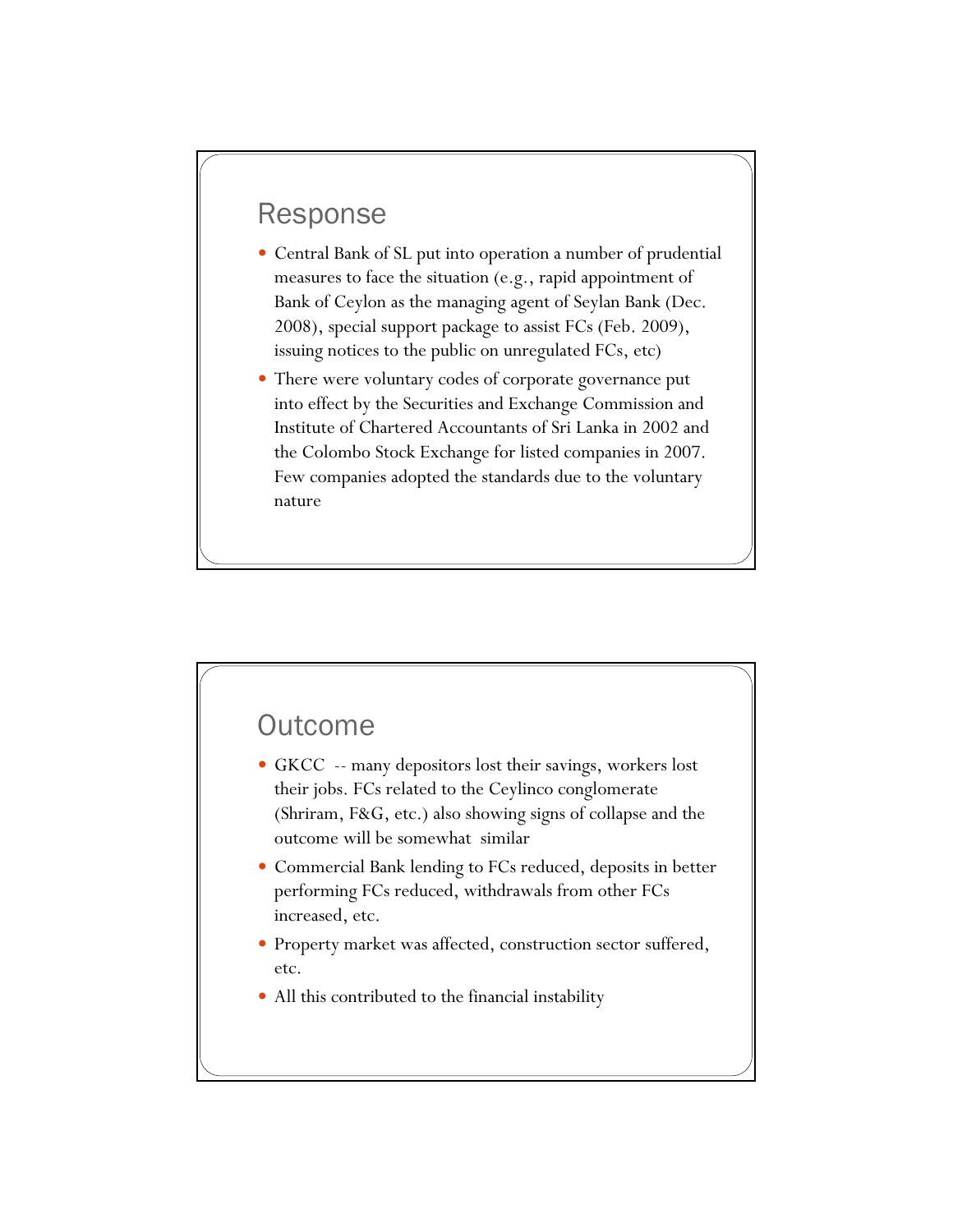# Meeting the Challenge: South Asia

#### **• Corporate Governance**

- SL experience with FC failure emphasize the need for workable code of corporate governance
- Risk identification, management and mitigation at corporate governance level may be weak in other SA countries too
- The regulation and supervision of financial conglomerates are becoming increasingly complex due to systemic risks that arises from the inter-related nature of their activities. Large number of cross-shareholdings, common directors, and inter-company transactions are areas that need attention because conflict of interest and abuse of power are not conducive for financial stability
- Non-disclosure of related party lending. The culture of SA has not been one of disclosure
- Transparent, timely and reliable financial statements essential (unexpected and bad news creates investor panic and causes instability)
- Whistle blowing policy has to be introduced

# Meeting the Challenge

- **Speed of Financial Deregulation**
- y Reversals are greater in the financial market due to information asymmetry, thus all deregulation measures need to be implemented by doing adequate checks
- y For instance, SA countries have to ensure that macroeconomic stability and sound regulatory frameworks are in place before further liberalization of the capital account of the BoP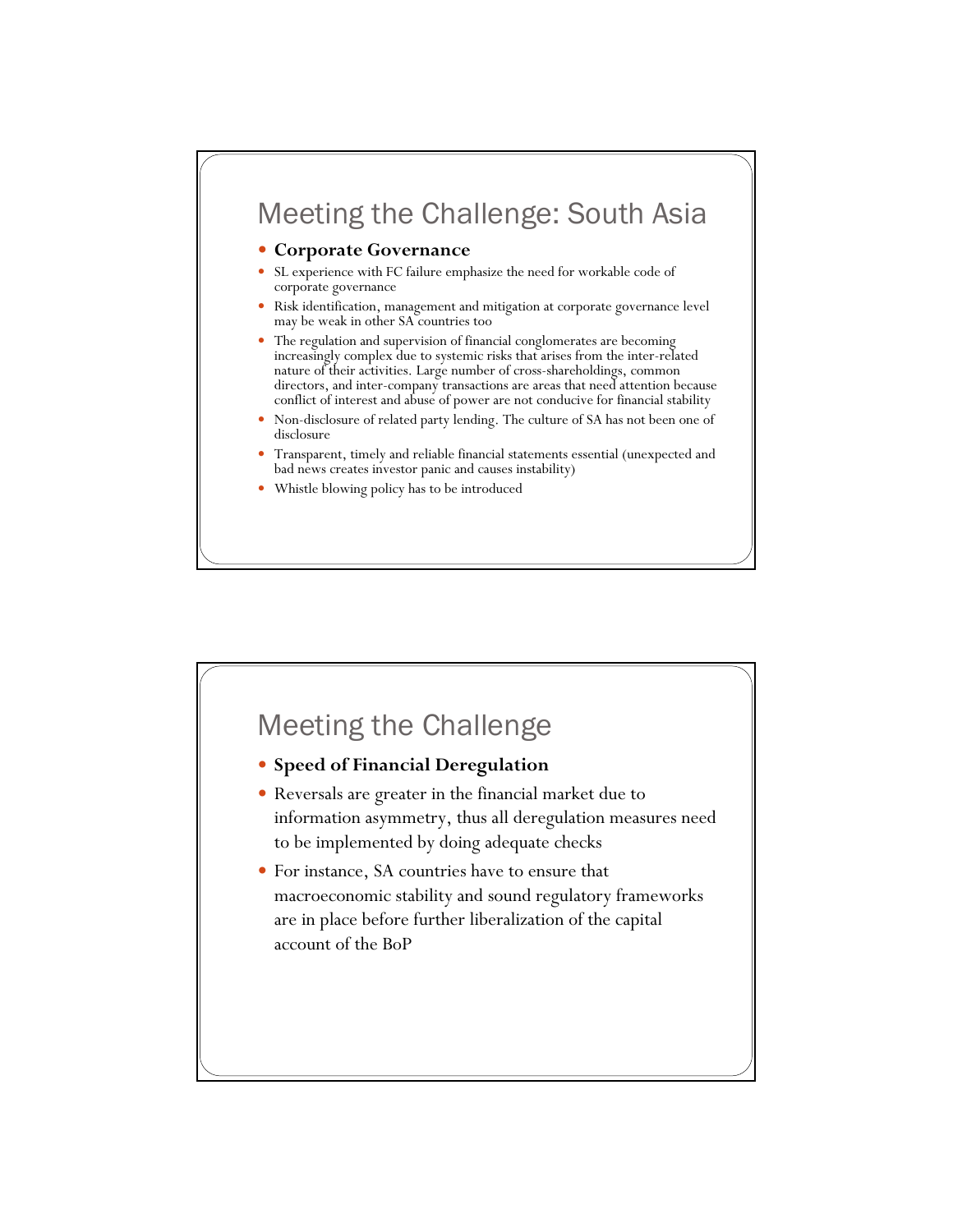# Meeting the Challenge

- y **Avoid Over-Regulation**
- There are financial market failures and they have to be rectified, but heavy handed regulation should be avoided for that discourages risky lending that is essential for the financial sector growth and overall real sector growth
- SA needs to follow the middle path taking into account the principles of regulation and competition. The regulator needs to weigh the costs and benefits of regulation
- The regulatory body should be independent, centralized not fractured



#### **• South Asian Regional Cooperation**

- SAARCFINANCE: looking at ways and means of cooperating in financial issues to minimize risks and learn from each other
- Collective regional defence mechanisms against systemic instability and contagion: the experience of EU with monetary and financial cooperation and the Exchange Rate Mechanism introduced in response to the breakdown of the Bretton Woods system holds useful lessons
- Macroeconomic policy coordination, regional surveillance, common rules and regulations over capital flows, etc., may prove useful in the absence of a global architecture for finances
- Once a SA Common Market is formed serious work needs to be done to move towards common currency and a common Central Bank